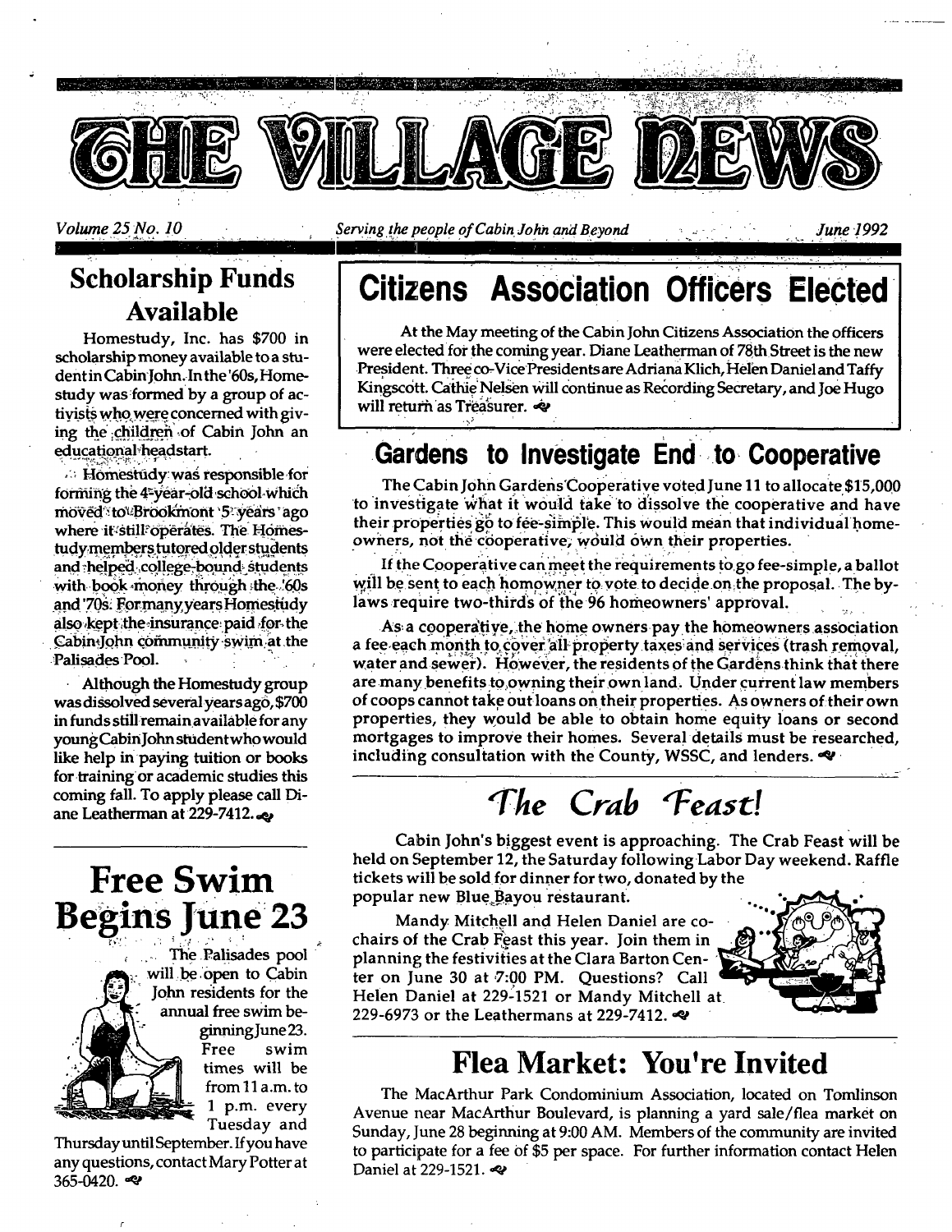## **People of Cabin John CONTES SIDES**

#### By Diane Leatherman

Agnes Sipes moved to Cabin John in 1926 when she was a young wife and mother. Her house on Sixth Street (today's 78th Street), where she, her husband John and baby Elsie lived was one of only five houses on the whole street. Those houses that were there are today numbered 6506, 6510, 6511, 6517 and 6530.

She didn't much want to move out here, "it was all woods!" But the young family wanted their own home. They had once visited friends who lived in the house they eventually bought. Shortly after they moved in, the Clara Barton School was built, in 1928; the second school built in the county. Benson's Store stood where the Alpine Veterinary Hospital is, Baker's Ice Cream Parlor was where the Captain's Market is today. There was a blacksmith's shed at the bottom of Seven Locks Road on the same side as today's Mac Arthur Square. The large and elegant Cabin John Hotel stood where the Cabin John Gardens are today.

Shortly after they moved in, and Agnes was expecting their second child, their house caught fire. The stove pipe got too hot and the roof caught fire. Agnes grabbed her baby and ran from the house, handing her her child to her neighbor, Mrs. Williams. She ran down the street to Benson's Store to find her husband. Meanwhile, Mr. Williams and another neighbor went to the house next door, drew some water and climbed a ladder to the roof, and put out the fire by the time John Sipes returned home.

In 1930 John Sipes, with other neighbors, founded the Cabin John Volunteer Fire Department. Before the firehouse was built, the fire truck was parked in a private garage near where the Wild Bird Center is today. In spite of their efforts, the new fire department was not able to save the Cabin John Hotel from the fire that destroyed it in 1931.

Two of Agnes Sipes' daughters were welcomed into the world by Cabin John midwives, Aunt Emma Jones and her sister who lived on Seven Locks Road. As the children grew up, they spent their summer evenings playing on the ball field that was between the houses 6510 and 6530, on the corner. Wonder if the folks who live between 6510 and 6530 nowadays can hear the ghosts of kids hollering to catch that ball and get 'em out at first? Agnes remembers how the kids came from all over to play on that field.

I consider myself fortunate to be a friend and neighbor to Mrs. Agnes Sipes. Agnes asks that no one be offended if some of her memories are inaccurate. We would appreciate any corrections, made in the right spirit, of course.

### Vacation Bible School June 22-26

#### $.6:30 - 3:30$  P.M.

Children age 3 through those who have completed fifth grade are invited to Cabin John United Methodist Church, MacArthur Blvd. and 77th St., for "Festival! Worship with Jesus, Worship Today." There will be crafts, music, games, and Bible stories. There is no charge, and teletphone registrations will be accepted through June 19 at 229-8233.

## Letters...

#### Dear Editor (and readers):

I want to take this opportunity through the pages of "The Village News" to express my appreciation to Taffy Kingscott for the great service she has given to the community for the past three years as President of the Citizens Association. Most of us are not aware of how much time she has devoted to promoting our wellbeing, since a great deal of the work is "behind the scenes;" negotiating with county officials, preparing testimony for public hearings, etc. Cabin John is deeply indebted to her.

This is a good opportunity to also welcome Diane Leatherman as our new CICA president. Diane's long residence in Cabin John and her enthusiastic participation in community affairs over the years promise great things for the year ahead.

May I also express my thanks to the wonderful group of people I have worked with for nearly ten years as editor of "The Village News." Lauren Forestell, who has taken over so well as our new editor, is fortunate to have their continued loyal involvement. I am referring particularly to Clare Amoruso, who has handled the business side of the paper (ads, subscriptions, etc.), Cherry Doyle, who has done the design and layout, and Barbara and Reed Martin who have folded, labeled and mailed the paper. Thank you all for doing a great job.

Andrew E. Rice

#### **Attention Gardeners**

Mulch recycled from garden waste collected from around the county is free for the taking at the Solid Waste Transfer Station on Rt. 355 east of Shady Grove Rd. You can help yourself to as much as you can carry between 7:30 AM and 8 PM Monday-Friday.

 $\overline{c}$ 

्रक्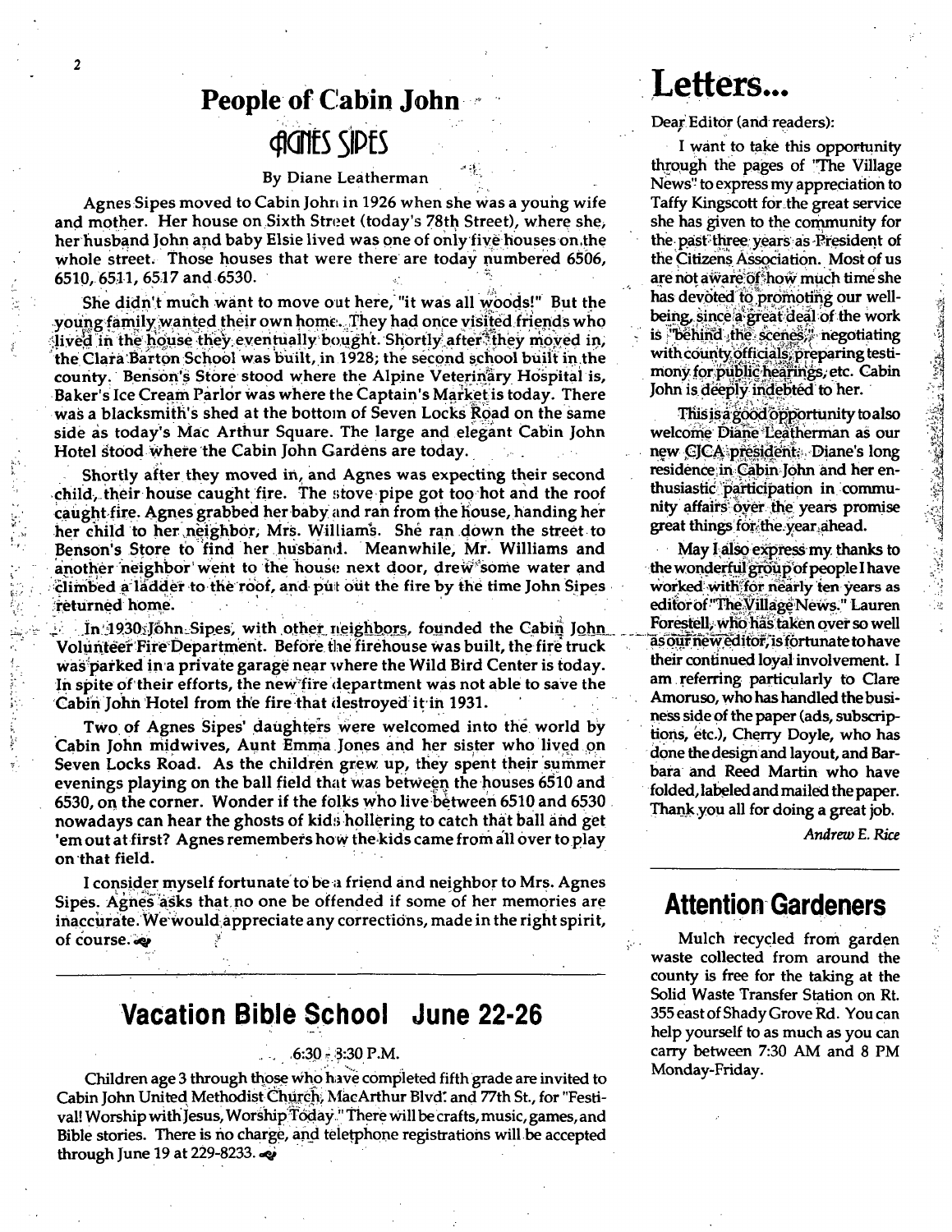**THE VILLAGE NEWS** 

**CABIN JOHN UNITED METHODIST CHURCH** 10:00 Worship (child care for age 5 & younger) (Sunday School will resume in the fall). Food Received for the Hungry

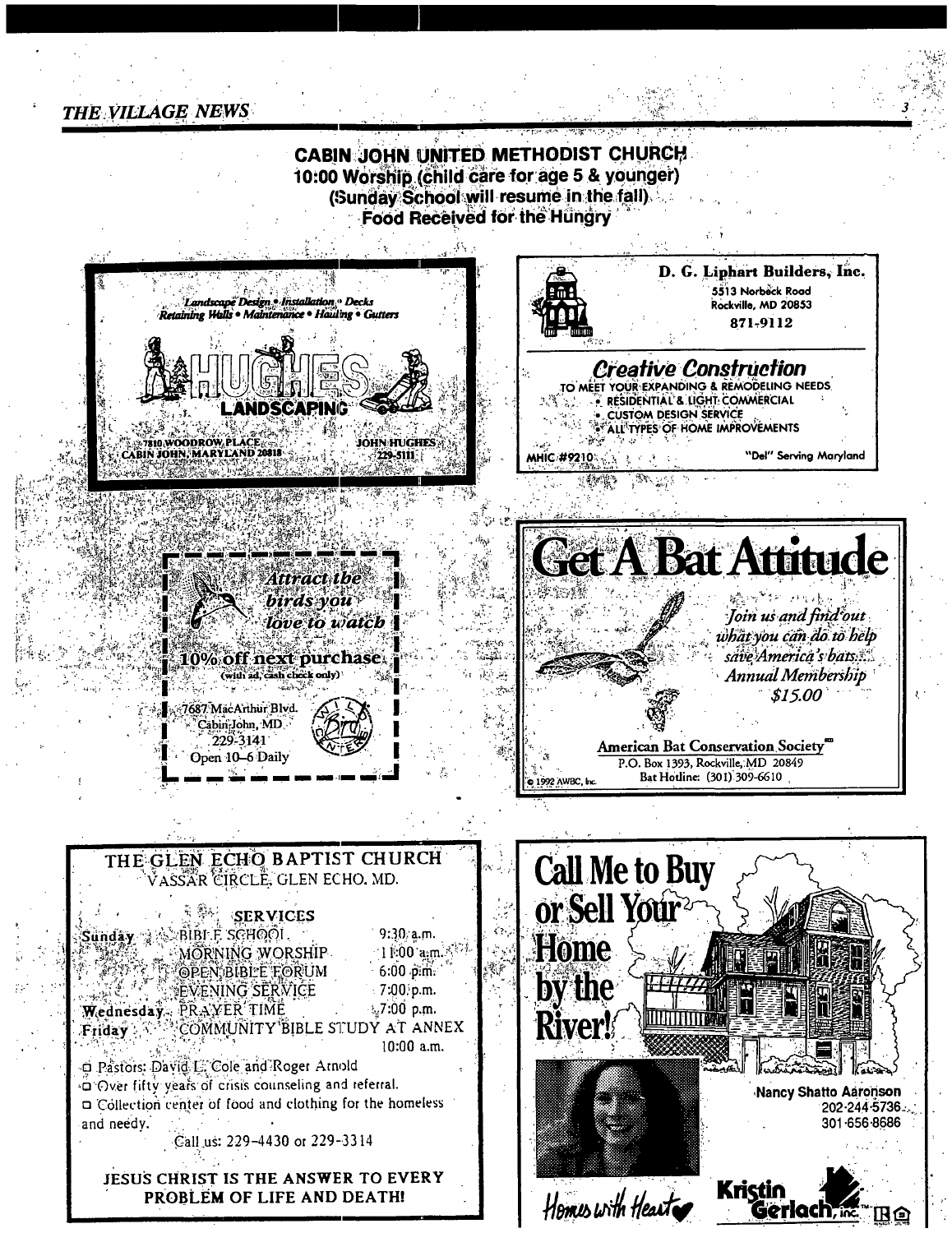#### THE VILLAGE NEWS



白瓜



Because I'm experienced. Because I'm local Because I'm active in the community and committed to its welfare. Because I can back up your sale with innovative, effective marketing Because I care! **BARBARA ABEILLE** K I (H) 301-320-5391 (O) 202-362-5800

BARBARA ABEILLE<br>MCBR Mülte Million Dollar Member<br>Member<br>Ised in DC . IAD . VA:



5028 Wisconsin Avenue, N.W. Washington, D.C. 20016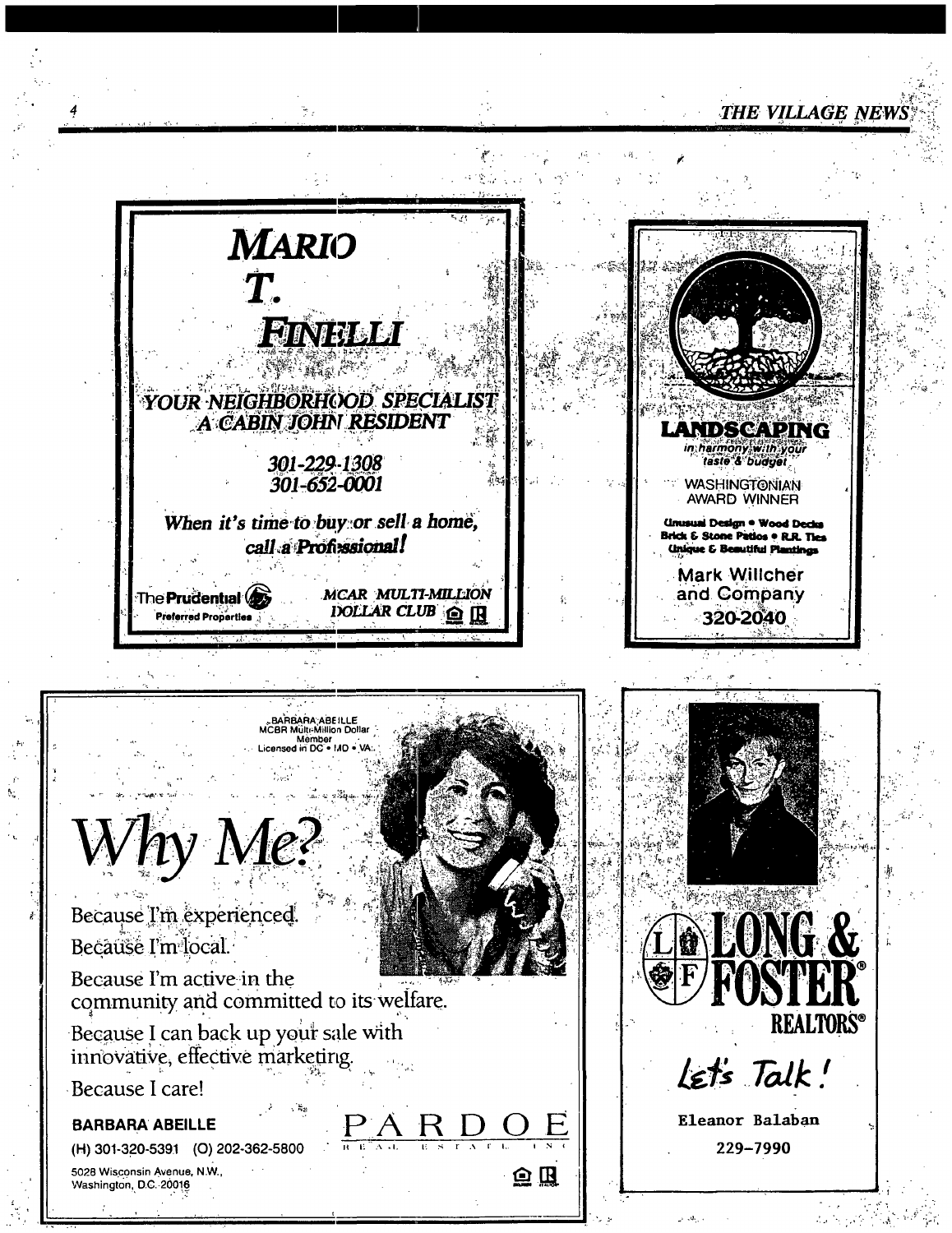**Volunteers Needed for the Annual** 

Cabin John Crab Feast

 $Satur\partial ay, September 12. 1992. Clara Barton Recreaction Center. 2-6 PM$ 

### Have some fun! Get to know your community! Help your **Citizens Association stay financially afloat!**

# **Questionnaire**

*Detach and mail to:*  **Cabin John Citizens Association P.O. Box 31 Cabin John, MD 20818** 

| VGWII VVIIII, MIV LUVIV |                                                                                                                                                                                                                                         |  |
|-------------------------|-----------------------------------------------------------------------------------------------------------------------------------------------------------------------------------------------------------------------------------------|--|
| Name:                   | <u> 1989 - Johann Harry Harry Harry Harry Harry Harry Harry Harry Harry Harry Harry Harry Harry Harry Harry Harry</u>                                                                                                                   |  |
| <b>Address:</b>         | <u> 1989 - Johann John Stone, markin film yn y sefydlu y sy'n y sy'n y sy'n gwyr y gynnwys y gwysgynu y sy'n gyn</u><br>the contract of the contract of the contract of the contract of the contract of the contract of the contract of |  |
| Phone: (work)           | (home)                                                                                                                                                                                                                                  |  |
|                         | I want to help with one or more of the following tasks to make the Annual<br>Crab Feast a success. (Check appropriate box below)                                                                                                        |  |
|                         | 1. Sell Advance tickets.                                                                                                                                                                                                                |  |
|                         | 2. Help prepare vegetable dishes on the friday before the Crab Feast.                                                                                                                                                                   |  |
|                         | 3. Help set up tables, chairs, etc., on the morning of the Crab Feast.                                                                                                                                                                  |  |
|                         | 4. Barbecue chicken on the day of the Crab Feast.                                                                                                                                                                                       |  |
|                         | 5. Serve food on the day of the Crab Feast.                                                                                                                                                                                             |  |
|                         | 6. Work one of the tables for ticket sales, membership dues, raffle tickets or<br>T-shirt sales.                                                                                                                                        |  |
|                         | 7. Help clean up at the end of the Crab Feast.                                                                                                                                                                                          |  |
|                         | 8. Any other task you can think of.                                                                                                                                                                                                     |  |

,. ,. ,